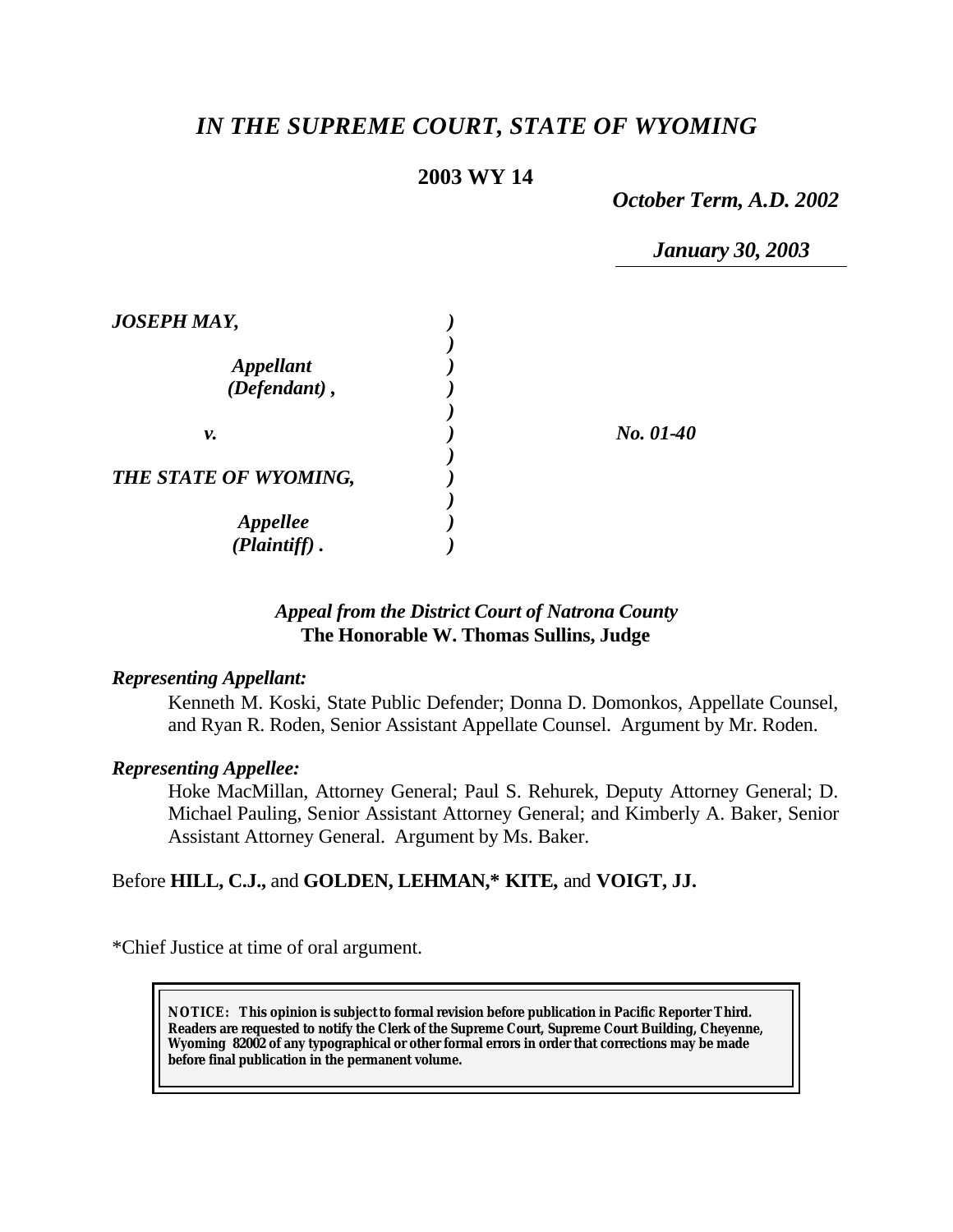#### **LEHMAN, Justice.**

[¶1] May appeals his convictions for aggravated assault and battery with a deadly weapon and aggravated burglary arising from his entry into the home of his wife's parents and his stabbing of two people. May claims that his aggravated burglary conviction cannot stand as the jury was instructed in the alternative and there was insufficient evidence to support one of the alternatives. May further asserts that his Sixth Amendment right to counsel was violated.

[¶2] We reverse in part and affirm in part.

#### *ISSUES*

[¶3] May states the issues as follows:

I. Whether there was insufficient evidence to support appellant's aggravated burglary conviction.

II. Whether appellant's state and federal constitutional rights not to be placed twice in jeopardy for the same offense were violated when the district court allowed the prosecution to use two charges appellant was acquitted of as evidence that appellant had committed the crime of aggravated burglary.

III. Whether the trial court erred in refusing to appoint different standby counsel for appellant, resulting in a violation of appellant's Sixth Amendment right to counsel.

IV. Whether appellant's right to effective assistance of counsel during a critical stage in the proceeding was violated because of a conflict of interest.

V. Whether the district court abused its discretion in failing to ensure appellant's access to adequate legal materials.

## *FACTS*

[¶4] May and his wife, Shannon, separated around December of 1997. After the separation, May was living and working in Colorado while Shannon and the couple's son were living in Casper with Shannon's parents, the Chadwicks. At the end of April 1998, May traveled to Casper for work-related reasons. While in Casper, May saw Shannon only briefly but did have a visitation with the couple's son.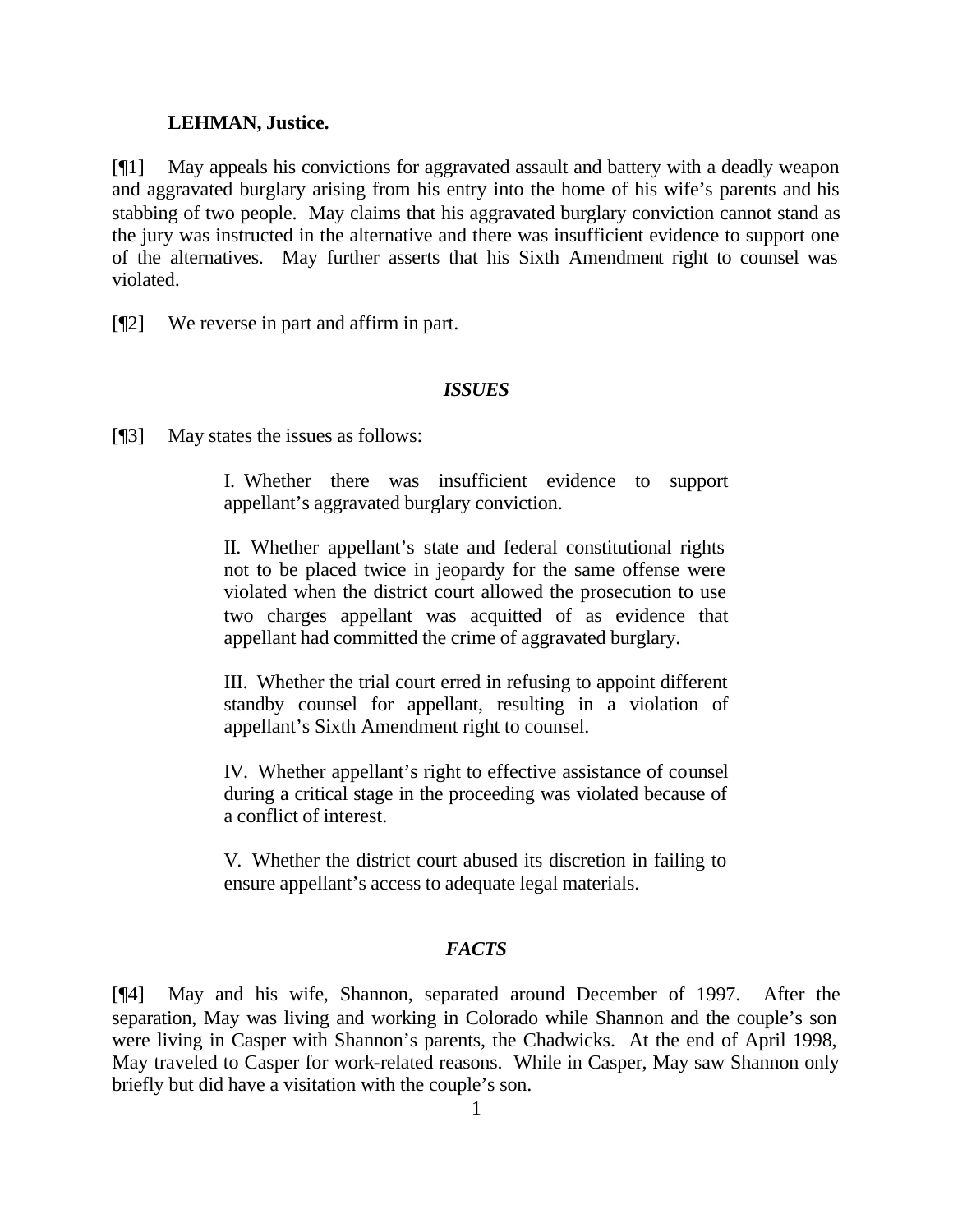[¶5] May spent the evening of May 6 and early morning hours of May 7, 1998, out with friends visiting a couple bars. At the conclusion of his activities, May drove to the Chadwicks' home just east of Casper. When May arrived at the Chadwicks' home at approximately 3:30 a.m., he entered the home and made his way to Shannon's room. He entered the room and approached the bed where Shannon was sleeping.

[¶6] Shortly after May entered the room, David Buss was awakened from his sleep in the bed next to Shannon by pain in his shoulder. When Buss felt blood under his arm, he asked Shannon to turn on the light. With the light on, Buss saw May beside the bed holding a Swiss army knife in his hand. Buss said, "You stabbed me." May replied, "I didn't stab you." Buss said, "You stabbed me under the arm." May then approached Buss, stabbed him in the chest and said, "There, now I stabbed you."

[¶7] Buss jumped up from the bed, made his way to the door and tried to open it. May came after him, and Buss and May struggled. Buss yelled for Shannon's father, Mr. Chadwick. Awakened by the sound of yelling, Chadwick ran into his daughter's room. He reached for May and was cut under the left arm. Chadwick grabbed May's arm, twisted it behind him and held him up against the wall. Chadwick told Shannon to call the police, which she did. In the meantime, May struggled loose from Chadwick's hold and escaped through the balcony door. He leaped off the balcony onto the lawn and ran off into the darkness.

[¶8] Later that morning, a deputy sheriff patrolling the east side of Casper apprehended May when he noticed a vehicle matching the description of May's car. When arrested, May's clothes were stained with blood, and a red Swiss army knife was found in his pocket. May was charged with three counts of aggravated assault and battery and one count of aggravated burglary. Counsel was appointed on May 11, 1998. May had concerns about his appointed counsel and requested to proceed pro se. A hearing was held on the motion on January 21. Following the hearing, the court entered an order allowing May to proceed pro se and ordering appointed counsel to act as standby counsel.

[¶9] On February 16, May filed motions requesting greater access to the law library in order to prepare his defense and requesting appointment of alternate standby counsel. A hearing was held on the motions, at which time the court denied the motion for substitute counsel and denied, without prejudice, the motion concerning library access. In March, May filed additional motions in which he claimed he was being denied access to the law library. Following a hearing, the court denied the motions, and the case proceeded to trial on April 12, 1999.

[¶10] On April 14, the jury returned a verdict finding May guilty of one count of aggravated assault and battery for stabbing Buss and not guilty of the remaining two counts of aggravated assault and battery. The jury was not able to reach a unanimous verdict as to the charge of aggravated burglary, and the court declared a mistrial on that charge. A second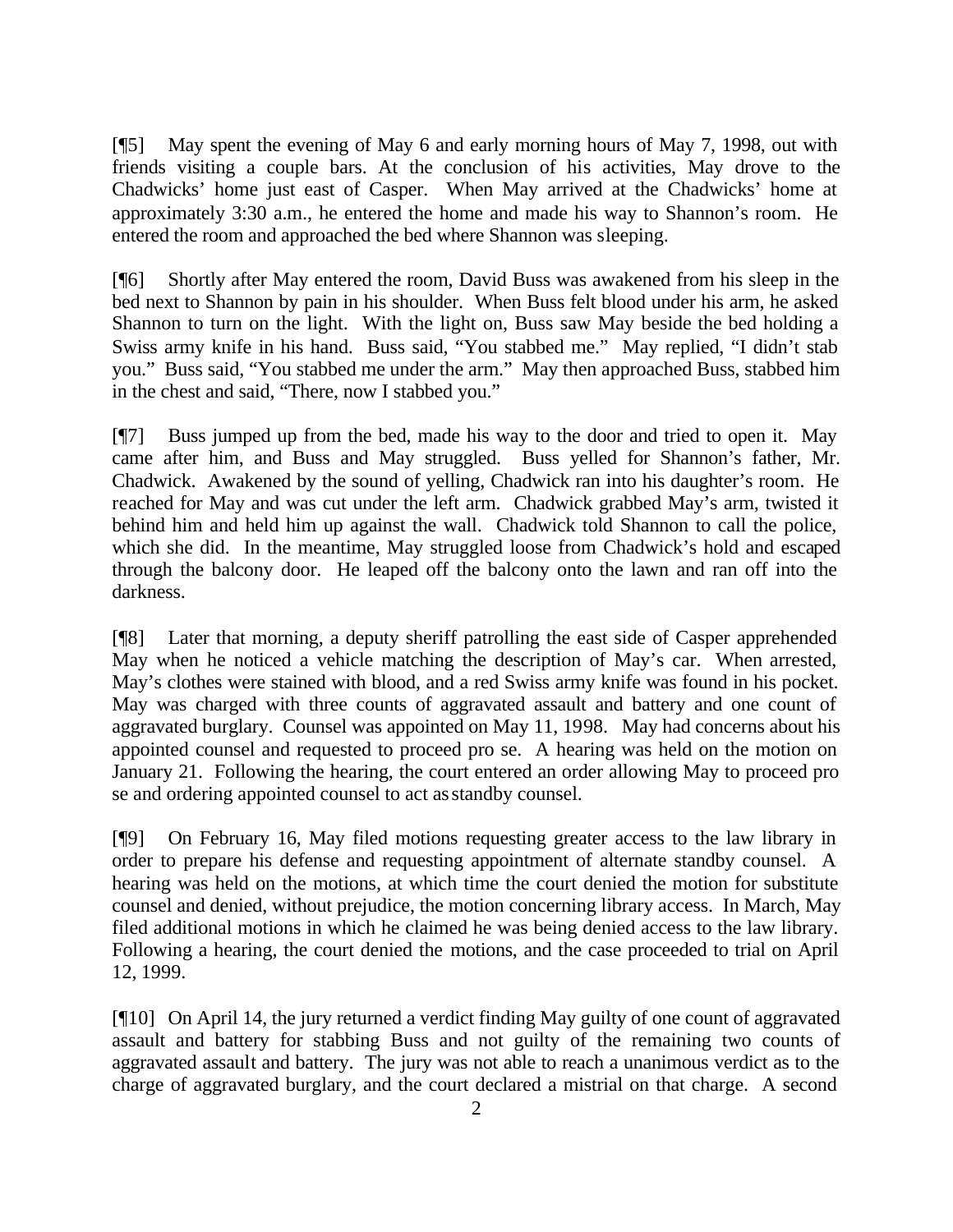trial began on May 17, 1999. This time the jury found May guilty of aggravated burglary. May was sentenced to a term of imprisonment in the Wyoming State Penitentiary of eleven to fifteen years on the aggravated burglary charge to run consecutively with a sentence of six to ten years on the aggravated assault and battery conviction. May timely appealed on August 13, 1999.

#### *DISCUSSION*

#### *Sufficiency of the Evidence*

[¶11] In reviewing May's sufficiency of the evidence claim, we utilize our usual standard:

When reviewing a sufficiency of the evidence claim in a criminal case, we must determine whether a rational trier of fact could find the essential elements of the crime were proven beyond a reasonable doubt. *Jennings v. State*, 806 P.2d 1299, 1302 (Wyo. 1991) (quoting *Munson v. State*, 770 P.2d 1093, 1095 (Wyo. 1989)). We do not consider conflicting evidence presented by the unsuccessful party, and afford every favorable inference which may be reasonably and fairly drawn from the successful party's evidence. *Bloomquist v. State*, 914 P.2d 812, 824 (Wyo. 1996). We have consistently held that it is the jury's responsibility to resolve conflicts in the evidence. *Id*. (citing *Wetherelt v. State*, 864 P.2d 449, 452 (Wyo. 1993)). "We will not substitute our judgment for that of the jury, . . . our only duty is to determine whether a quorum of reasonable and rational individuals would, or even could, have come to the same result as the jury actually did." *Id*. (citing *Hodges v. State*, 904 P.2d 334, 339 (Wyo. 1995)).

*Williams v. State*, 986 P.2d 855, 857 (Wyo. 1999).

l

[¶12] May was convicted of aggravated burglary under Wyo. Stat. Ann. § 6-3-301  $(LexisNexis 2001).$ <sup>1</sup> In his first claim of error, May contends that his conviction under the

. . .

<sup>&</sup>lt;sup>1</sup> Wyo. Stat. Ann § 63-301 (LexisNexis 2001) provides in relevant part:

<sup>(</sup>a) A person is guilty of burglary if, without authority, he enters or remains in a building, occupied structure or vehicle, or separately secured or occupied portion thereof, with intent to commit larceny or a felony therein.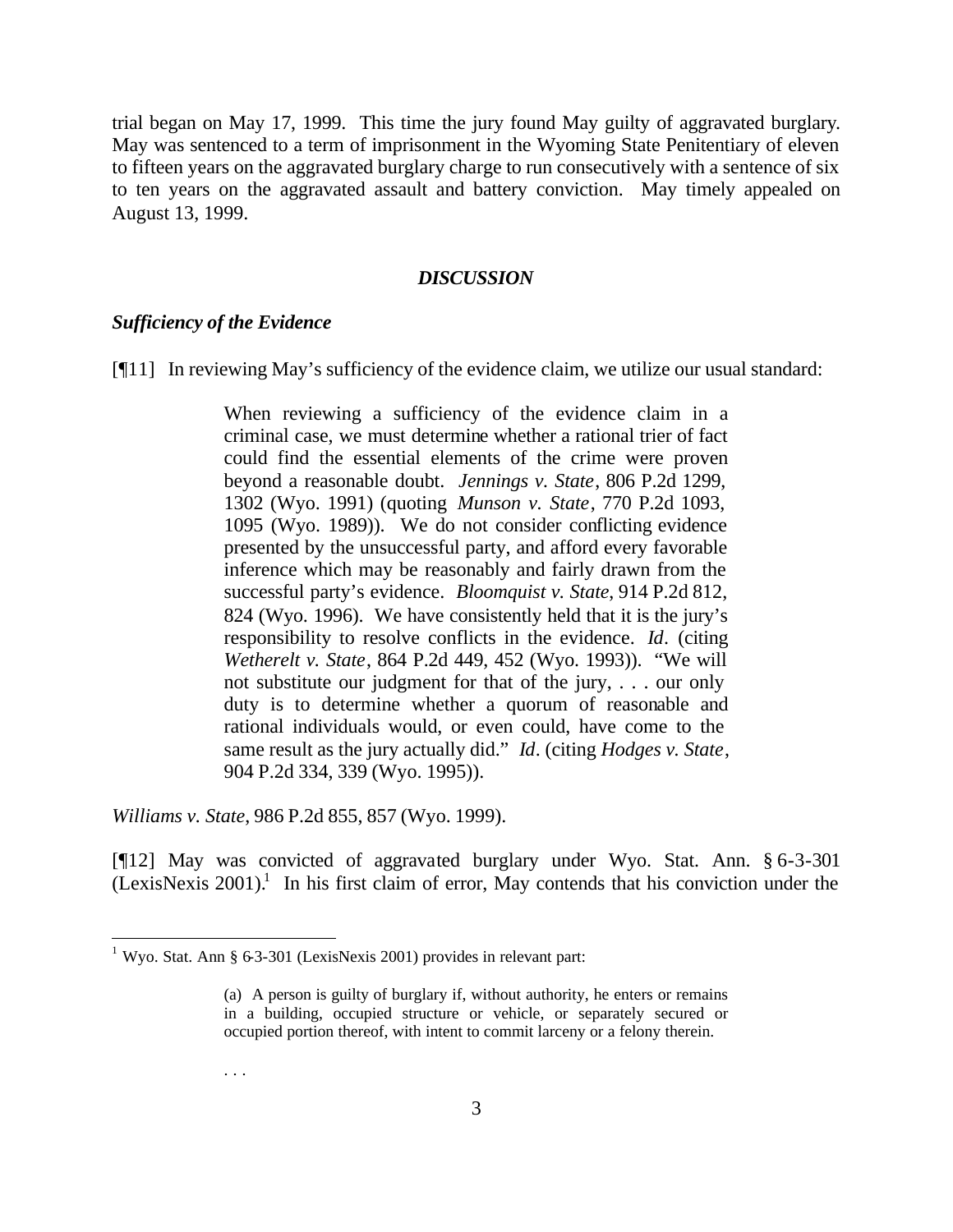statute cannot stand because it is not clear on what ground the jury based its verdict of guilty to the charge of aggravated burglary. Specifically, May asserts that to the extent the State did not specify which it was relying on, either the intent to commit larceny or the intent to commit a felony, the State is required to provide sufficient evidence of both. As can be seen by our recent decision, *Tanner v. State*, 2002 WY 170, 57 P.3d 1242 (Wyo. 2002), we agree.<sup>2</sup>

[¶13] Much like the appellant in *Tanner*, May cites *Bush v. State*, 908 P.2d 963 (Wyo. 1995) to support his argument. In *Bush*, we said a "verdict must be set aside in cases where the verdict is supportable on one ground, but not on another, and it is impossible to tell which ground the jury selected." *Id*. at 966 (citations omitted). Finding insufficient evidence to support one of the grounds with which the State had charged Bush, we reversed his conviction. *Id*. at 968.

[¶14] In *Bush*, a jury convicted the defendant of burglary and felony accessory. Neither the information, the jury instruction defining the elements of burglary, nor the general verdict form specified the underlying crime (larceny or a felony) supporting the burglary charge. Instead, the information and jury instruction generically stated that the defendant entered the building without authority "with intent to commit larceny or a felony therein." The court said:

> Count I of the Information, Jury Instruction No. 10, and the general verdict form all fail to particularize the underlying crime that supports the burglary conviction. It is impossible to tell whether the jury relied on the crime of felony accessory or the crime of larceny when it convicted Bush of burglary. Therefore, the burglary conviction will stand, only if evidence in the record proves that Bush entered [the] apartment with the intent to commit both a felony *and* the crime of larceny. *Price v. State*, 807 P.2d 909, 912 (Wyo. 1991).

*Bush*, 908 P.2d at 967. Stating these principles in a slightly different manner, "*if* a jury is instructed in the alternative, and *if* that jury returns a general verdict of guilty, then upon

- (i) Is or becomes armed with or uses a deadly weapon or a simulated deadly weapon;
- (ii) Knowingly or recklessly inflicts bodily injury on anyone; or
- (iii) Attempts to inflict bodily injury on anyone.

l

<sup>(</sup>c) Aggravated burglary is a felony punishable by . . . if, in the course of committing the crime of burglary, the person:

<sup>2</sup> The issues in this appeal are strikingly similar to the issues we recently addressed in *Tanner;* as such our discussion in this case will mirror in many respects the discussion set forth in that decision. We would note that May's appeal was submitted before our *Tanner* opinion was published.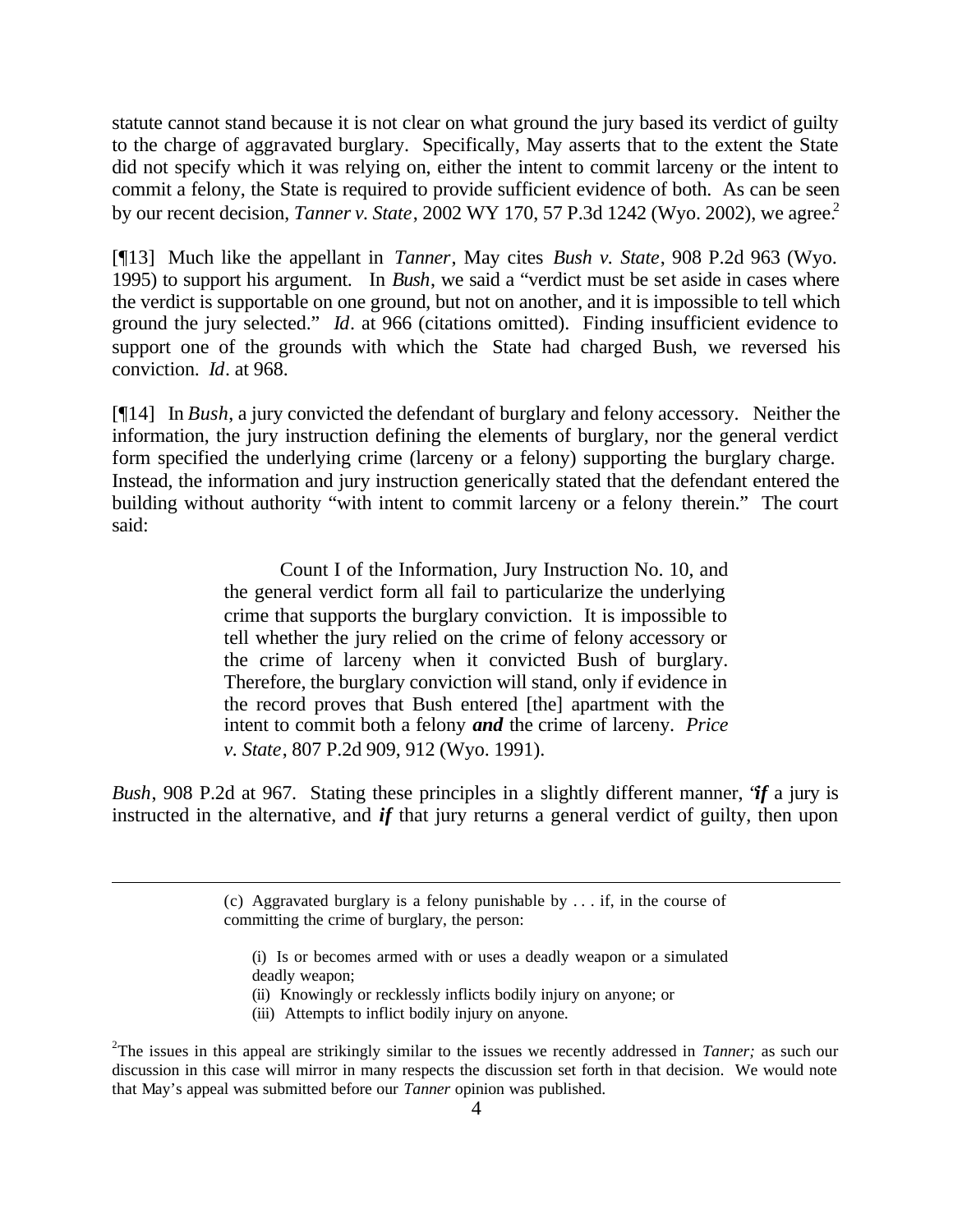appellate review of the sufficiency of the evidence to support the conviction, the record must support *each* alternative beyond a reasonable doubt." *Tanner,* ¶15.

[¶15] Just as it did in *Tanner*, the State argues the record shows that the State was proceeding on one theory, so there is no violation of the principles established in *Bush*. In this case, the State's "one theory" is that May entered the residence with the intent to commit aggravated assault on one of the persons in the residence. May's appellate brief appears to concede that the State's case was based on aggravated assault as the underlying felony to prove burglary. However, when resolving this issue, we review the information, the jury instructions, and the form of the jury's verdict, not the argument of the parties. *Tanner*, ¶14.

[¶16] In this case, the Amended Information charged that:

Joseph May late of the County aforesaid, on or about the  $7<sup>th</sup>$  day of May, 1998, in the County of Natrona, in the State of Wyoming, did unlawfully and without authority, enter or remain in a building, occupied structure, or separately secured or occupied portion thereof with intent to commit larceny or a felony therein and was in the course of committing the crime of burglary armed with or used a deadly weapon, or did knowingly or recklessly inflict bodily injury on any one, or did attempt to inflict bodily injury on any one in violation of W.S.  $\S$  63- $301(a)(c)$  contrary to the form of the statute in such case made and provided, and against the peace and dignity of the State of Wyoming.

Just as we saw in *Tanner*, the Amended Information was phrased in the entire language of the statute itself. The information contains no indication of the circumstances related to the particular charge.

[¶17] Recently, in our supervisory role, we pointed out a recurring problem in prosecutions for felony interference where the defendant was being charged with the entire language of the statute with no differentiation between the two versions of the offense. Regarding this problem, we said: "By failing to specify, either through charging documents or the jury instructions, the State was faced with the more difficult task of proving both crimes at trial. As a further result, now, on appeal, the conviction must be sustained on both theories." *King v. State*, 2002 WY 27, ¶24, 40 P.3d 700, ¶24 (Wyo. 2002) (citing *Bush v. State*, 908 P.2d at 966). This statement applies with equal force when a person is charged with the entire language of the burglary statute as was May.

[¶18] As indicated above, we also look to the jury instructions to determine whether the State specified the crime on which it is relying. A thorough review of the jury instructions in this case convinces us that the jury was, in fact, instructed in the alternative with no particularization of the underlying intent to support the burglary conviction. Instruction No.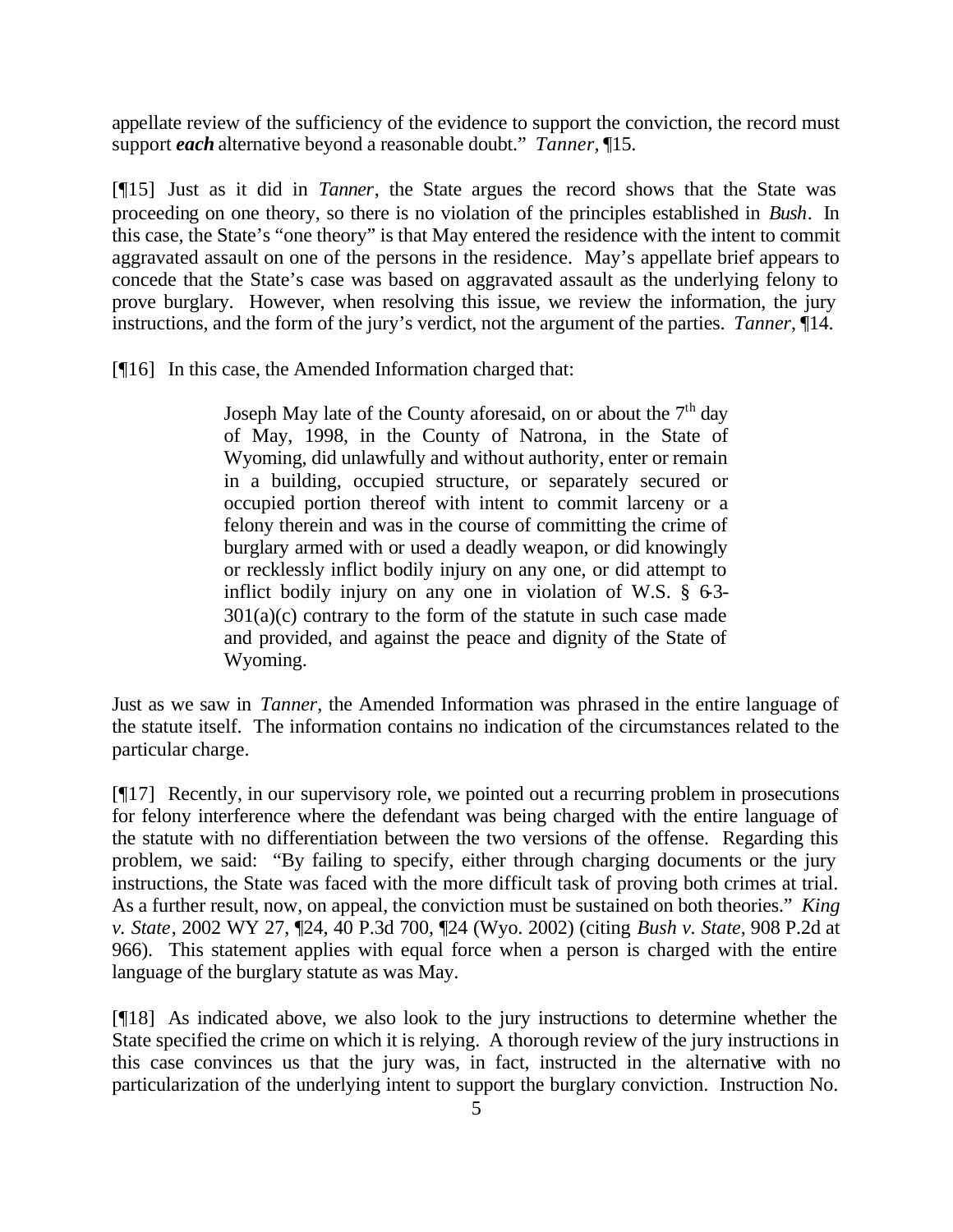4 informed the jury of the charges against May and recited exactly the language of the Amended Information. Instruction No. 5 reads in relevant part:

> You are instructed that the elements of the crime of Aggravated Burglary, as charged in this case, are:

- 1. On or about the  $7<sup>th</sup>$  day of May, 1998
- 2. In Natrona County, Wyoming
- 3. The Defendant, Joseph May
- 4. While in the course of committing the crime of burglary

5. Was armed with or became armed with or used a deadly weapon or knowingly or recklessly inflicted or attempted to inflict bodily injury on another person. $3$ 

The form of Instruction No. 5 requires that the jury then be instructed as to what constitutes the crime of burglary. To this end, Instruction No. 7 states: "You are instructed that 'Burglary' means the act of entering or remaining in a building, occupied structure or vehicle or separately secured or occupied portion thereof, with *intent to commit larceny or a felony therein*." (emphasis added). As was the case in *Tanner*, such instructions do not specify the underlying intent upon which the State is proceeding. Instruction No. 7 is an accurate definition of burglary, but the instruction does nothing to indicate the circumstances of this particular case. The jury must, at some point, still be instructed as to the underlying intent to support the burglary charge or sufficient evidence of both must be presented.

[¶19] The jury returned a guilty verdict on the aggravated burglary charge, so clearly it found all the elements listed in Instruction No. 5. The fifth element of Instruction No. 5 does give us pause, and we must determine whether a jury finding of the fifth element of Instruction No. 5 was equivalent to a finding of the underlying felony of aggravated assault and battery. In this case, we would say no. A person could enter a home armed with a deadly weapon but still only have the intent to commit larceny not aggravated assault. Although Buss and Chadwick were in fact injured, because the fifth element of Instruction No. 5 used alternatives, we do not know on what grounds the jury based its finding of the existence of this element. It may simply have been that he was armed with a deadly weapon, which is not equivalent to aggravated assault.

[¶20] The State points to two instructions to support its contention that the jury was only instructed on intent to commit a felony therein. Instruction No. 9 states: "You are instructed that in the State of Wyoming, the crime of Aggravated Assault and Battery is a felony crime." Instruction No. 16 reads:

<sup>&</sup>lt;sup>3</sup> We would note that this element is also being instructed in the alternative and would require sufficient evidence of each alternative. *See* W.Cr.P.J.I. 33.01C. However, as our discussion of the alternate theories of intent is dispositive, we decline to address whether sufficient evidence of each alternative existed.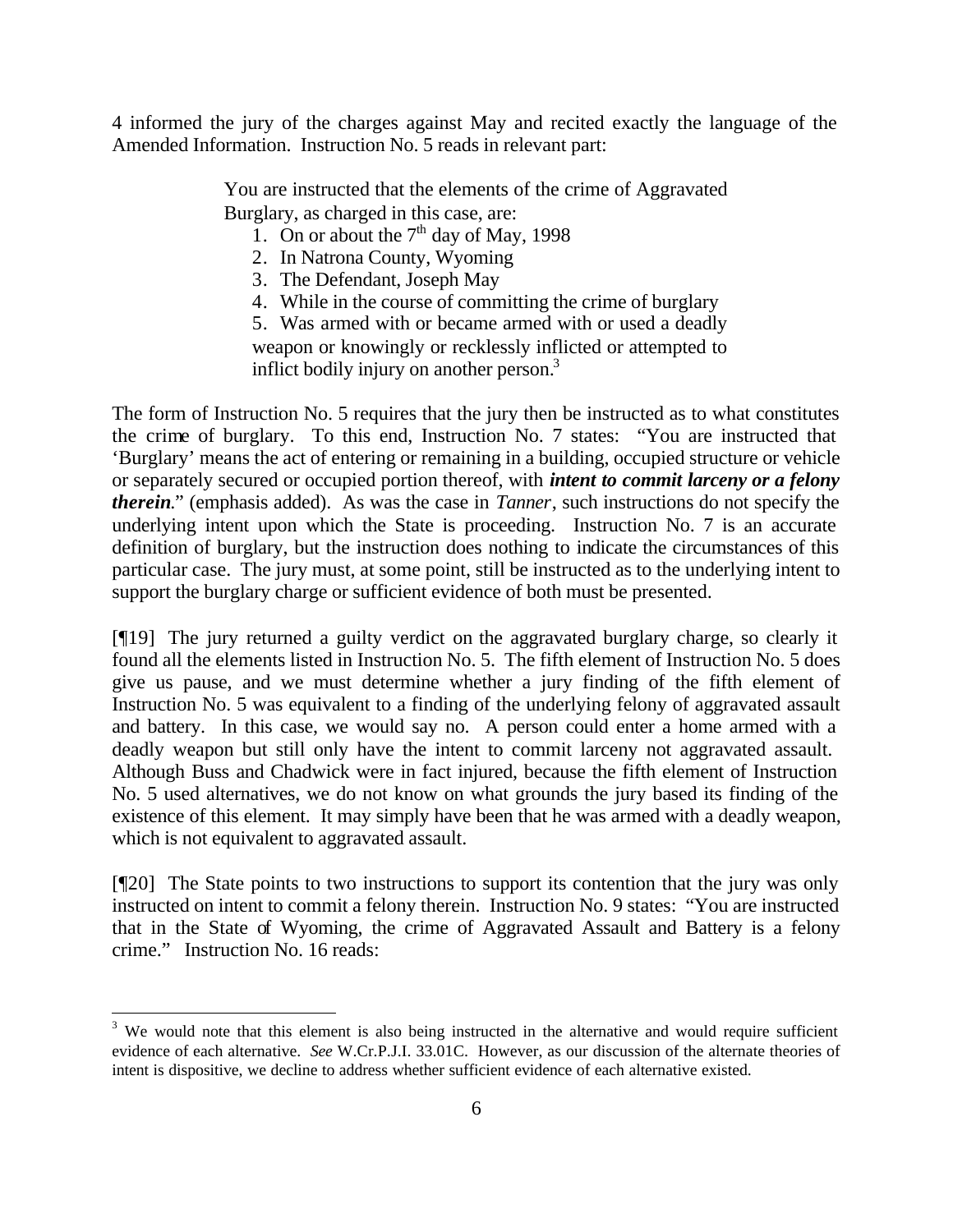You are instructed that the elements of the crime of Burglary *as a lesser offense of the crime of Aggravated Burglary* charged in this case, are:

- 1. On or about the  $7<sup>th</sup>$  day of May, 1998
- 2. In Natrona County, Wyoming
- 3. The Defendant, Joseph May
- 4. Without authority

5. Entered or remained in a building, occupied structure, or vehicle or separately secured or occupied portion of a building, occupied structure or vehicle.<sup>[4]</sup>

6. With intent to commit the felony of Aggravated Assault and Battery.

(Emphasis added.) Instruction No. 9 merely informs the jury that aggravated assault and battery is a felony, it does nothing to particularize the theory of intent the State is relying on in this specific instance. Instruction No. 16 is more helpful to the State's argument, but the argument still fails. Such an argument could possibly be persuasive if the jury had convicted May of the lesser included offense of burglary, but it did not. Instead, May was convicted of *aggravated burglary* for which the instruction used alternate theories of intent.

[¶21] We also consider Instruction No. 18, the instruction on self-induced intoxication. This instruction once again muddied the waters by stating in relevant part, "if the defendant was intoxicated to such a degree that he was unable to formulate the intention to commit *larceny or a felony* at the time he entered the building or occupied structure without authority" and "whether the defendant possessed the mental ability to form the intention to commit *the larceny or felony* at the time he entered the building." Once again, the jury was exposed to either theory. Although not an elements instruction, this instruction certainly gives the impression that either larceny or a felony can be used as the underlying intent for the burglary conviction.

[¶22] Charging the defendant and instructing as it did, the State gave the jury license to decide either way. "Submitting claims to the jury which have no foundation in the evidence allows the jury to engage in conjecture or to speculate as to the defendant's guilt." *Fife v. State*, 676 P.2d 565, 569 (Wyo. 1984). With only the general verdict form guiding us, we cannot say on which grounds the jury found. It is possible that the jury based its verdict on the charges properly in the case, but we cannot conclusively presume it did. We do not know that the jury found its verdict on the State's "one theory" or that the jury considered the lesser-included instruction as a clarification to the other burglary instruction. What we do know is that the verdict form read:

> We the jury, duly empaneled and sworn to try the above entitled cause, do find as follows:

l

 $4$  See fn. 3 and W.Cr.P.J.I. 33.01A.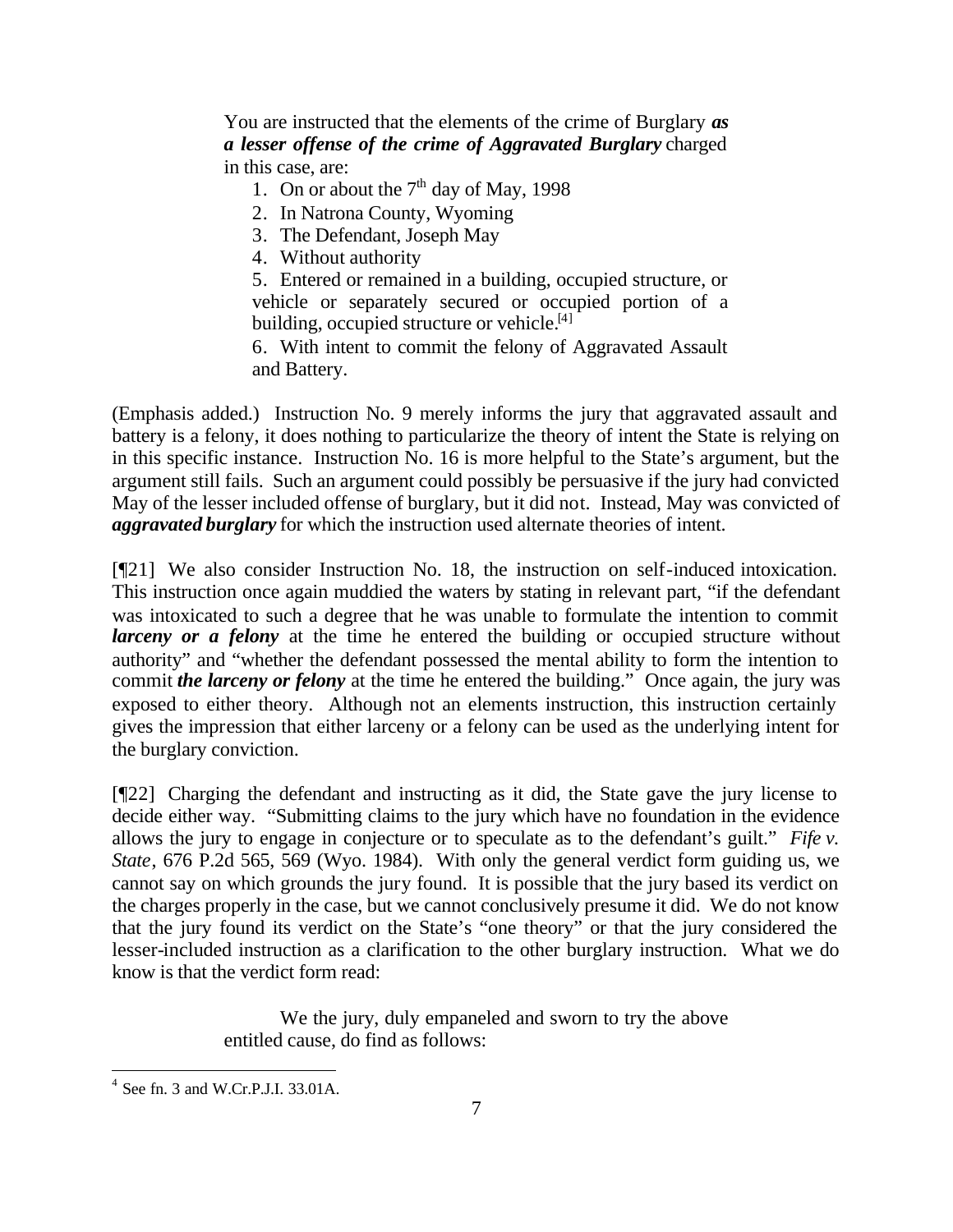1. As to the charge of Aggravated Burglary in the *Amended Information*, we find the Defendant, Joseph  $M$ ay  $\ldots$ 

(Emphasis added.) The amended information used the entire language of the statute itself. Just as in *Bush* and *Tanner*, due to the general verdict, we are left to speculate on which ground the jury found May guilty of burglary. Of course, as we stated in *Fife v. State*, 676 P.2d at 568, "If both theories of intent submitted to the jury were sufficiently supported by the evidence, we could uphold the general verdict on the aggravated burglary charge."

[¶23] We, therefore, now turn to the record to see whether both intent to commit a larceny and intent to commit a felony were supported by sufficient evidence. The evidence showed that May went to the Chadwick home armed with a Swiss army knife, entered without authority, broke into the room where he knew Shannon was likely to be, and stabbed her companion in the chest. The evidence also showed that a few days before these events, May saw Shannon with Buss and reacted angrily to her being with him. In addition, the evidence showed that two days before he broke into the Chadwick home, May appeared on the doorstep of Shannon's friend in an agitated and angry state and inquired as to the whereabouts of Shannon and Buss. Testimony also showed that sometime in the early morning hours of May 7, May called a friend and asked if he had a gun, saying that he was going to go kill Shannon, and her parents if they got in the way. Viewing this evidence in the light most favorable to the State, we find it sufficient to support a jury's finding of guilty on the aggravated burglary charge based on the intent to commit the felony of aggravated assault and battery.

[¶24] Sufficient evidence that May entered with the intent to commit larceny is not reflected in the record. The majority of the State's witnesses testified only about the incident itself and circumstances that would indicate May's intent to harm someone in the house. No evidence was presented that anything was taken from the Chadwick home. Testimony did establish that May's entry into the house was unauthorized and that he did have knowledge of the house. However, in Wyoming, no automatic inference of intent to steal arises with unauthorized entry by a person with knowledge of the contents of the building. *Bush*, 908 P.2d at 967. One of the State's witnesses did testify that May had little money and had pawned some items to pay for necessities. May himself testified that money was tight for him. However, this evidence cannot be considered sufficient evidence of the intent to commit larceny.

[¶25] Because there was insufficient evidence of the intent to commit larceny, we cannot uphold the general jury verdict. As discussed in *Tanner,* the appropriate remedy for such errors is for us to direct the district court to enter a judgment of acquittal on the burglary charge because jeopardy attaches when a conviction is overturned due to the insufficiency of evidence. *Tanner* at ¶17 (citing *Longstreth v. State*, 890 P.2d 551, 553 (Wyo. 1995) and *Burks v. United States*, 437 U.S. 1, 18, 98 S.Ct. 2141, 2150, 57 L.Ed.2d 1 (1978)). We, therefore, must reverse May's conviction for aggravated burglary.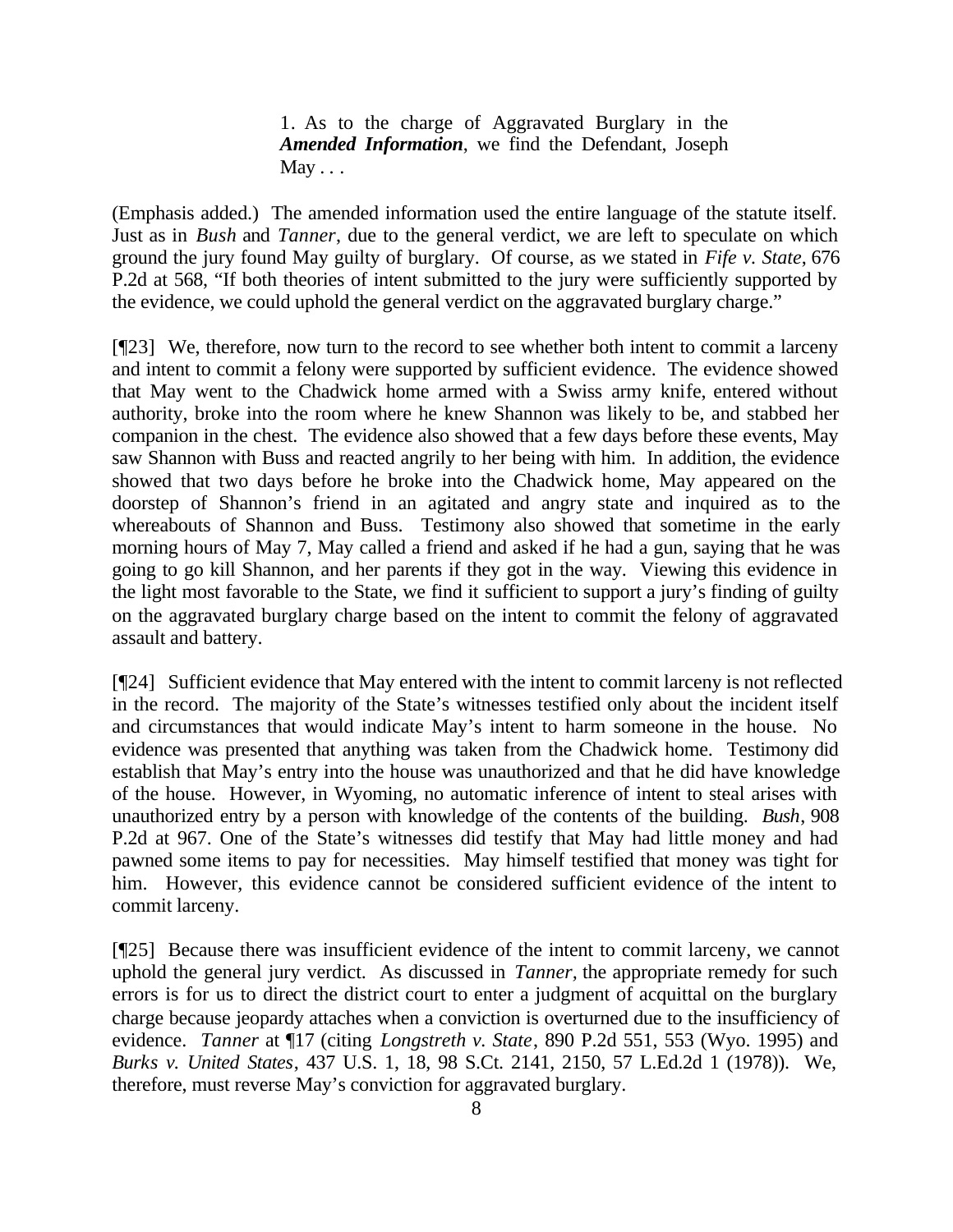[¶26] It is with the same frustration we expressed in *Tanner* that we reverse May's conviction. *Tanner* at ¶18. The error occurring in this case is easily avoidable, beginning with better charging documents. W.R.Cr.P 3(b)(2) states, "The information shall be a *plain*, *concise and definite* written statement of the *essential facts* constituting the offense charged." (emphasis added). We recognize that when originally charging a person with a crime, the exact facts and circumstances surrounding the crime may not be known. But we also recognize that the rule allows the information to be amended. W.R.Cr.P. 3(e). Surely closer to trial when all the discovery and investigation is complete the State has a better idea of what it will be alleging and could amend the information to reflect such a charge.

[¶27] Following that, instructions to the jury need to be carefully crafted. For instance, the instructions for burglary and aggravated burglary appear in this case to be taken from the Wyoming Criminal Pattern Jury Instructions. The error could be avoided by simply following the use note that states: "Use appropriate bracketed language in element ...." W.Cr.P.J.I. 33.01C and 33.01A. The introduction to the pattern instructions states that some of the instructions contain language in brackets, which signifies that the language in adjoining sets of brackets is meant to be used in the alternative.<sup>5</sup> The instruction should only include the appropriate language that fits the circumstances of the crime charged and the evidence introduced not include every phrase within the brackets.

[¶28] We are not suggesting that the State must only charge one single theory. We are, however, saying that if the State is going to present two alternatives and instruct in the alternative, the State is required to provide sufficient evidence of both or utilize a special interrogatory verdict form requiring the jury to indicate which alternative formed the basis for its finding of guilt. Our holdings in *Bush*, *Tanner,* and now this case, should make it clear more precise charging and jury instructions are required. Because we believe it accurately reflects the state of our law and properly advises practitioners, we would once again direct attention to Professor Theodore Lauer's explanation in his article, *Burglary in Wyoming*, XXXII Land & Water L.Rev. 721, 780-81 (1997) wherein he states:

> It is very important that only those alternative bracketed terms in the foregoing instruction which are supported by the evidence in the case be included in the instruction given to the jury. In too many instances, the elements instruction given to the jury simply restates the content of the information, setting forth, for example, that the defendant "entered or remained in a building, occupied structure or vehicle or separately secured or

l

<sup>&</sup>lt;sup>5</sup> We note that Instruction No. 5 was taken from the W.Cr.P.J.I 33.01C that referenced 33.01D as a definition of burglary. But, as discussed above, at some point the jury must be instructed as to the underlying theory of intent or sufficient evidence of both must be presented. Perhaps to avoid this problem in the future, the better instruction is the second option for 33.01C that combines the elements of burglary and aggravated burglary into one instruction.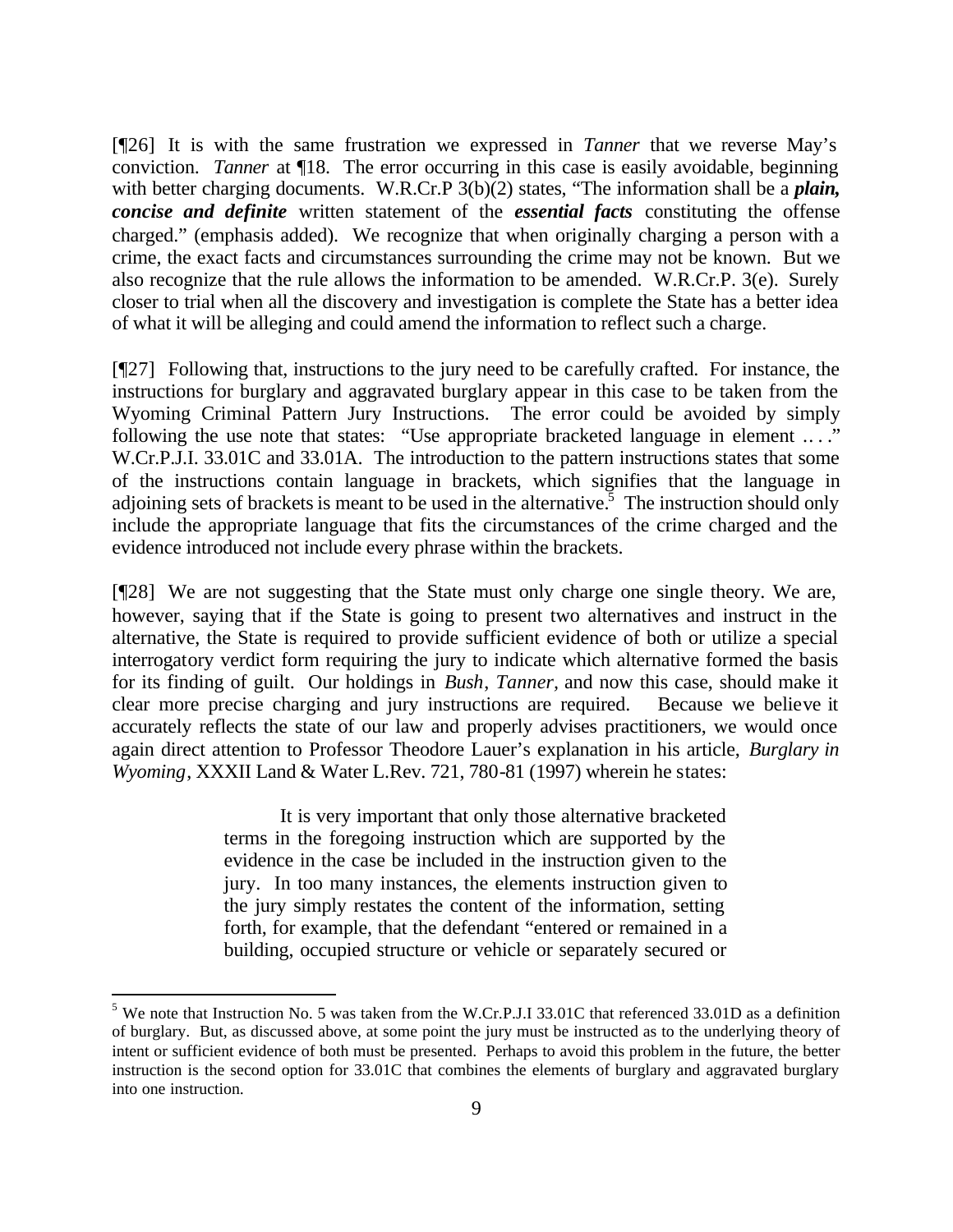occupied portion thereof," and "with intent to commit larceny or a felony therein." *Such instructions are inadequate, and should lead to reversal of convictions. The instruction must conform to the crime as charged in the information, and must also conform to the evidence which has been introduced***.**

#### (Emphasis added.)

[¶29] May makes other arguments connected to his conviction for aggravated burglary such as: to support a conviction for aggravated burglary the charging document, jury instructions and verdict form must identify specifically the individual whom the defendant intended to injure and the conviction for aggravated burglary in the second trial must be reversed if in reaching its verdict the jury relied upon evidence of a crime for which he was acquitted in the first trial. We need not address these issues, as our decision on May's first contention is ultimately determinative. We further decline to address May's second issue, as our resolution of the first disposes of the aggravated burglary conviction. We will, however, address his third, fourth, and fifth issues because they relate to his conviction for aggravated assault and battery as well, which is unaffected by our previous discussion.

#### *Appointment of Standby Counsel*

[¶30] We review May's claims regarding the district court's refusal to appoint different standby counsel under an abuse of discretion standard. "While a trial court has the power in its discretion to appoint substitute counsel, its refusal to do so is not error unless an abuse of discretion is shown." *Allen v. State*, 2002 WY 48, ¶27, 43 P.3d 551, ¶27 (Wyo. 2002) (quoting *Bell v. State*, 994 P.2d 947, 951 (Wyo. 2000)). May argues that his Sixth Amendment right to counsel was violated when the trial court refused to appoint new standby counsel to replace the attorney originally appointed to represent him.

[¶31] After May's arrest in May of 1998, an attorney from the public defender's office was appointed to represent him. On January 11, 1999, May sent a letter to the trial judge stating that he had seen appointed counsel only twice since his incarceration eight months earlier. May also stated in the letter that counsel had failed to inform him about court dates, refused to accept his phone calls, and failed to respond to his letters. May's letter to the court was followed a few days later by a motion requesting to proceed with the trial pro se. On January 21, a hearing was held on May's motion. Appointed counsel was not present due to an automobile accident, and another attorney from the public defender's office appeared on May's behalf.

[¶32] During the hearing, the trial court inquired into May's understanding of the implications of representing himself and reviewed with May the charges filed against him and possible penalties. The court also discussed with May the complexities of his case and risks involved in self representation and recommended that May proceed with counsel. Despite the court's recommendation, May stated that he wished to proceed pro se. May also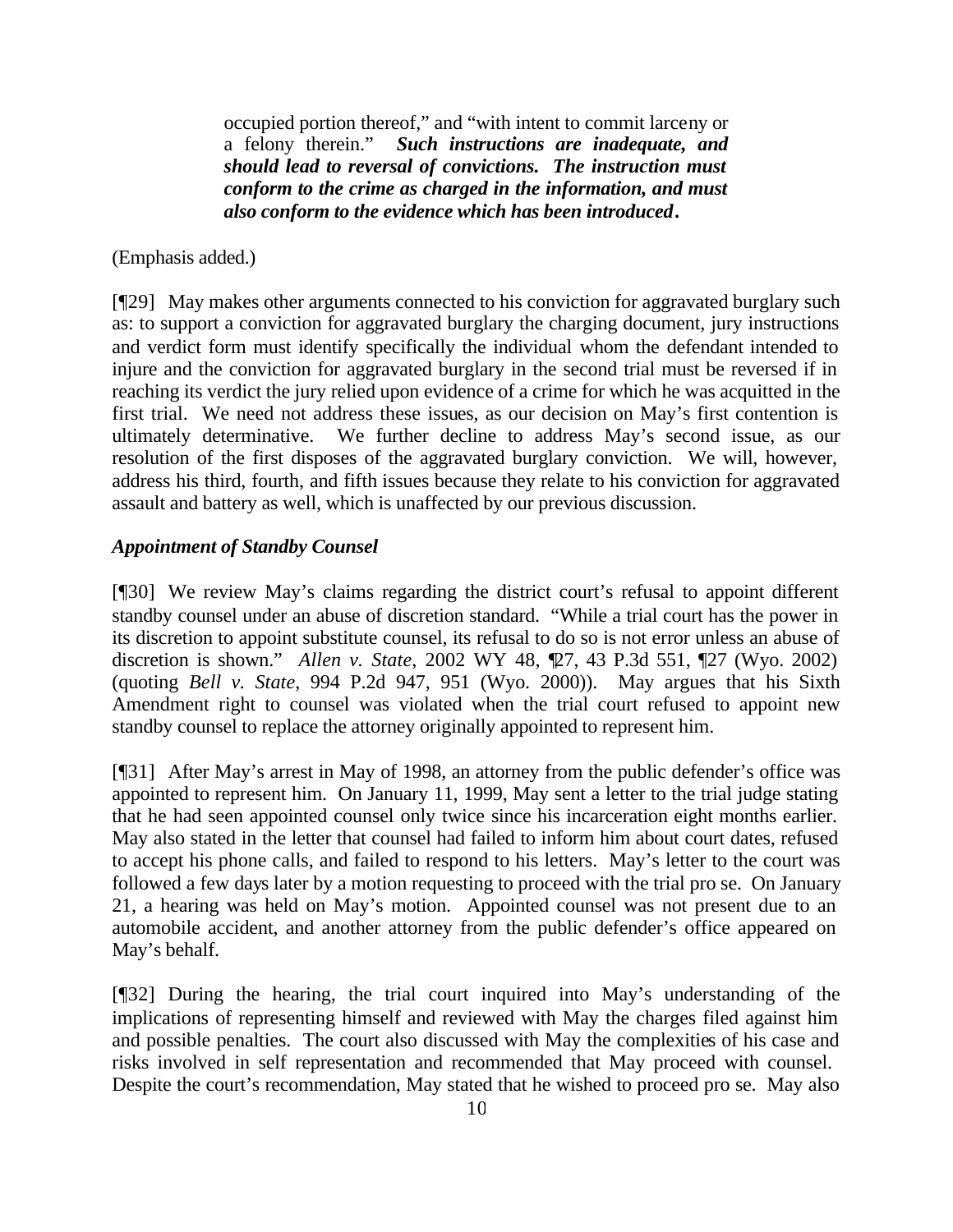asked the court to appoint standby counsel other than his appointed public defender. The court stated that standby counsel would be required and that generally the selection of counsel is not left to the defendant. The court granted May's motion to proceed pro se but indicated that standby counsel would be the attorney already appointed to represent May. The court directed May to contact that attorney to discuss his concerns and told May that if another hearing was needed to address the issue, the court would consider it. May responded that all he could do to contact counsel was write her a letter and that she did not respond to his letters and phone calls. The attorney from the public defender's office indicated he, too, would contact May's attorney. Consistent with the court's rulings at the hearing, an order was entered on January 26, 1999, granting the request to proceed pro se with standby counsel to be present to assist at trial.

[¶33] On February 16, 1999, May filed a motion to dismiss standby counsel and for appointment of other counsel. In support of the motion, May asserted that he and appointed counsel had been unable to establish an amenable relationship. A hearing was held on the motion on February 18, 1999, at which time May asserted that appointed counsel had hardly spoken to him since his arrest and they had not established any relationship. The court reminded May that he had asked to proceed pro se, that he was responsible for representing himself at trial, and that the only function of standby counsel would be to answer questions, assist with legal technicalities, and provide minimal guidance where needed. Finding no basis for concluding that appointed counsel would be unable to provide such guidance, the court denied May's motion. May proceeded to trial on April 12 with appointed standby counsel present throughout all of the proceedings.

[¶34] Citing *United States v. Anderson*, 189 F.3d 1201, 1210 (10<sup>th</sup> Cir. 1999), May argues that his right to counsel was violated because the trial court in this case failed to fulfill its duty to inquire into his reasons for requesting substitute counsel. The constitutional right to have counsel appointed does not include a right to demand that a particular attorney be appointed by the court. *Irvin v. State*, 584 P.2d 1068, 1070 (Wyo. 1978). The same rule applies where a defendant asks for the substitution of a particular attorney. *Id*.

> While a trial court has the power in its discretion to appoint substitute counsel, its refusal to do so is not error unless an abuse of discretion is shown. A factual showing of good cause for the appointment of substitute counsel is essential to the demonstration of an abuse of discretion, and good cause is to be found in incompetence, commitment to a position or an interest which would conflict with the furnishing of an effective defense to the accused, or other good reason to conclude that appointed counsel is unable to furnish effective assistance.

*Id*. at 1071. Trial courts are under a duty to make formal inquiry into the defendant's reasons for dissatisfaction with present counsel when substitution of counsel is requested. *Johnson v. Gibson*, 169 F.3d 1239, 1254 (10<sup>th</sup> Cir. 1999).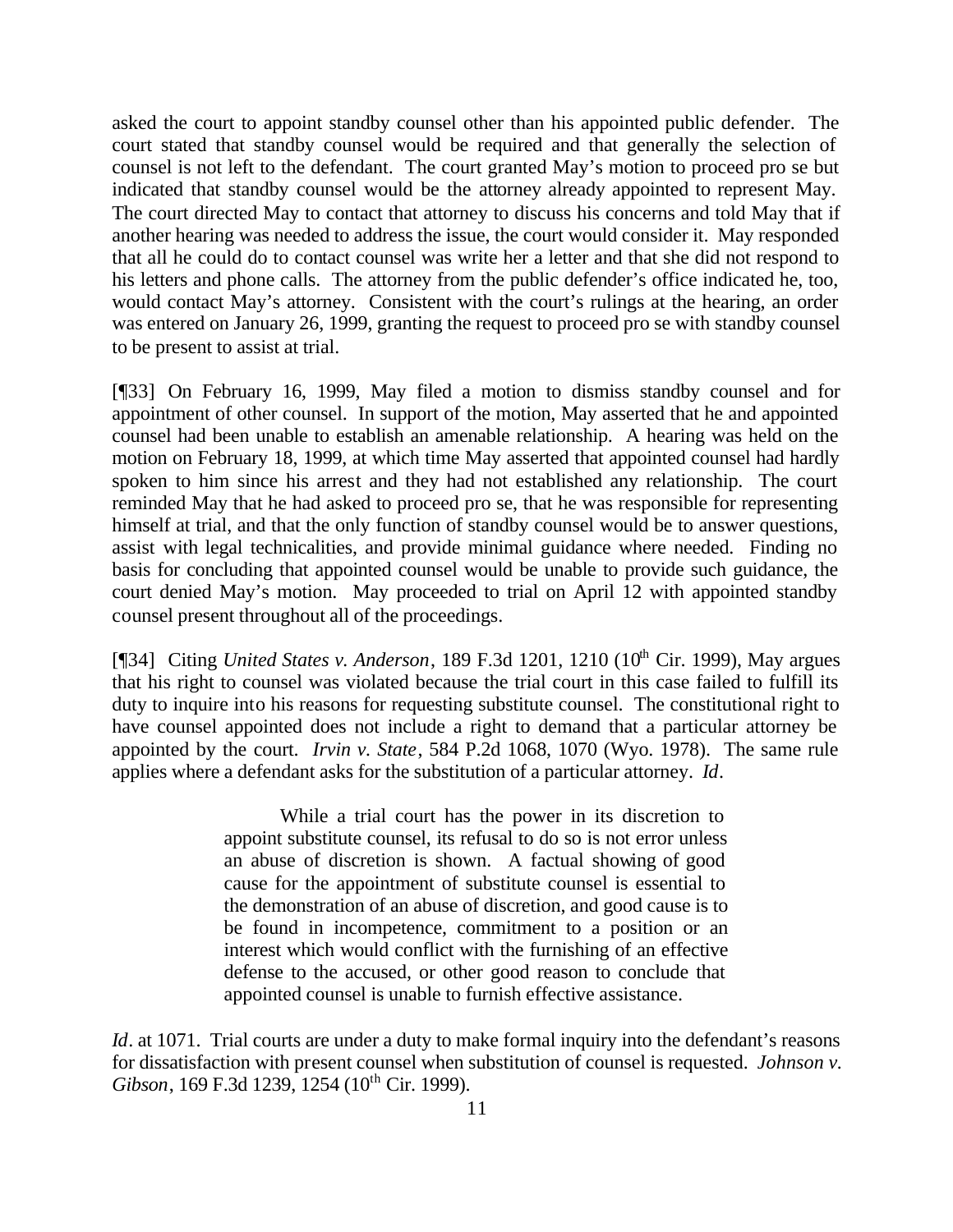[¶35] This case is similar to *Bell v. State*, 994 P.2d 947, 951 (Wyo. 2000), wherein the defendant and counsel had differing opinions regarding case strategy and had difficulty communicating. Citing *Morris v. Slappy*, 461 U.S. 1, 13-14, 103 S.Ct. 1610, 75 L.Ed.2d 610 (1983), we said in *Bell* that the Sixth Amendment does not guarantee a meaningful relationship with appointed defense counsel. Rather, the purpose of providing assistance of counsel is to ensure that criminal defendants receive a fair trial. *Wheat v. United States*, 486 U.S. 153, 159, 108 S.Ct. 1692, 100 L.Ed.2d 140 (1988). In evaluating Sixth Amendment claims, the appropriate inquiry focuses on the adversarial process, not on the accused's relationship with his lawyer. *Id.*

[¶36] Once May asserted his right to represent himself, the court had no duty to appoint counsel for him. *Van Riper v. State*, 882 P.2d 230, 235 (Wyo. 1994). The appointment of standby counsel is not mandatory; standby counsel is appointed to a defendant simply through the goodwill of the trial judge. *Id*. We have held that failure to appoint standby counsel is not an abuse of discretion. *Id*. We, therefore, fail to see how refusing to appoint alternate standby counsel could be an abuse of discretion.

[¶37] Applying these principles, we are unable to find that the trial court abused its discretion in denying May's motions for substitute standby counsel. The issue of substitute counsel was addressed by the trial court, and by May, at two separate hearings. May was heard on the issue of his dissatisfaction with appointed counsel. After discussing the matter with May and appointed counsel, the trial court confirmed the appointment of standby counsel. In doing so, the court reminded May of his right to retain private counsel, to proceed entirely on his own, or to make use of standby counsel to assist him during the trial. Upon May's motions for substitute counsel, the trial court concluded, based upon all the facts and circumstances before it, that appointing a different attorney to act as standby counsel was not warranted. Under these circumstances, we find no abuse of discretion in the denial of May's motions for appointment of substitute standby counsel.

## *Effective Assistance of Counsel*

[¶38] May contends that his Sixth Amendment right to counsel was violated when a public defender other than the one appointed to represent him appeared at the January 21 hearing on his motion to proceed pro se. May claims that the public defender had a conflict of interest because he worked in the public defender's office and a former employee of that office had a relationship with one of the victims of May's alleged offenses.

[¶39] At the January 21 hearing, as the court was addressing with May his decision to represent himself, May made known that he wished to have different standby counsel appointed. The court asked May to consult with appointed counsel about his concerns and also requested the public defender present at the hearing communicate with appointed counsel about May's concerns. The public defender mentioned the potential conflict within the public defender's office and told the court that appointed counsel was selected in order to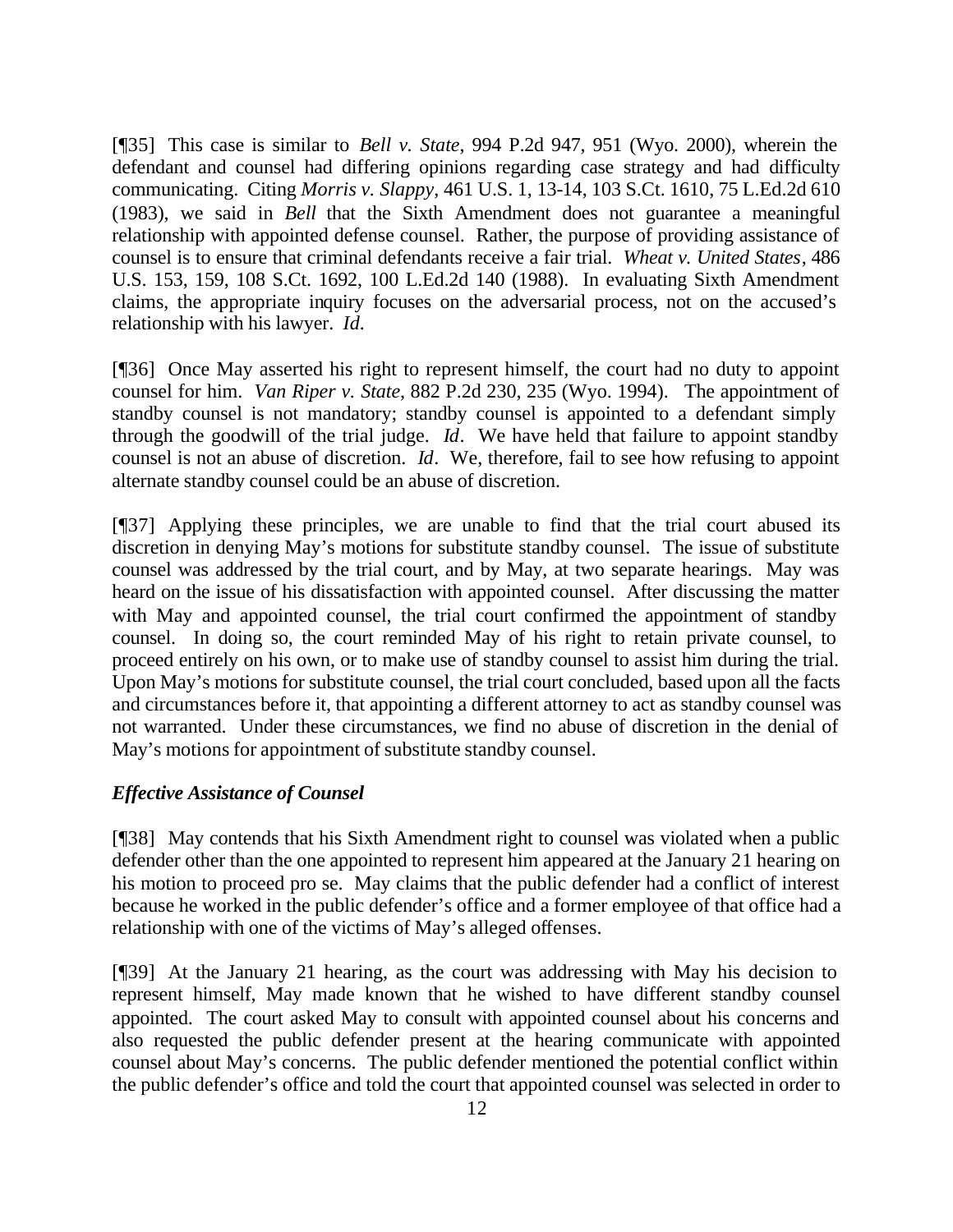avoid that conflict because she did not have an office in the public defender's office. The attorney also indicated that it was his understanding that a personality conflict existed between May and appointed counsel but that he did not believe it rose to the level that appointed counsel would be unable to assist as standby counsel in this case. Beyond those comments made at the January 21 hearing, that public defender had no further involvement in May's case. From that point forward, appointed counsel appeared as standby counsel for May. May contends that the attorney's limited appearance and comments at the January 21 hearing violated his right to effective assistance of counsel given the potential conflict of the public defender's office.

[¶40] The right to counsel is guaranteed by the Sixth Amendment to the Constitution of the United States and is applicable to the states by virtue of the Fourteenth Amendment. In addition, it is specifically articulated in article 1, § 10, of the Constitution of the State of Wyoming: "In all criminal prosecutions the accused shall have the right to defend in person and by counsel ...." This right to counsel includes that the assistance of counsel be effective. *Strickland v. Washington*, 466 U.S. 668, 104 S.Ct. 2052, 80 L.Ed.2d 674 (1984); *Shongutsie v. State*, 827 P.2d 361, 364 (Wyo. 1992).The right to effective counsel encompasses the correlative rights that counsel be reasonably competent and that counsel be free from conflicts of interest. *Shongutsie*, at 364.

[¶41] Co-existing with a defendant's right to counsel is the right to waive representation by an attorney and elect to proceed pro se.

> A defendant has a constitutional right to waive his right to counsel and to represent himself at criminal trial. However, to be valid, the trial judge must ensure that the waiver of counsel is "an intentional relinquishment or abandonment of a known right or privilege." Ideally, the trial judge should conduct a thorough and comprehensive formal inquiry of the defendant on the record to demonstrate that the defendant is aware of the nature of the charges, the range of allowable punishments and possible defenses, and is fully informed of the risks of proceeding pro se.

*Van Riper v. State*, 882 P.2d at 234 (citations omitted).

[¶42] May makes no claim of error relating to his decision to waive his right to counsel and represent himself. He does not claim, for example, that the trial court failed to properly inquire into his decision to proceed pro se or that his waiver was done without knowledge of the risks of appearing without counsel. May claims only that his right to counsel was violated when a public defender made a limited appearance on his behalf despite the potential conflict within his office.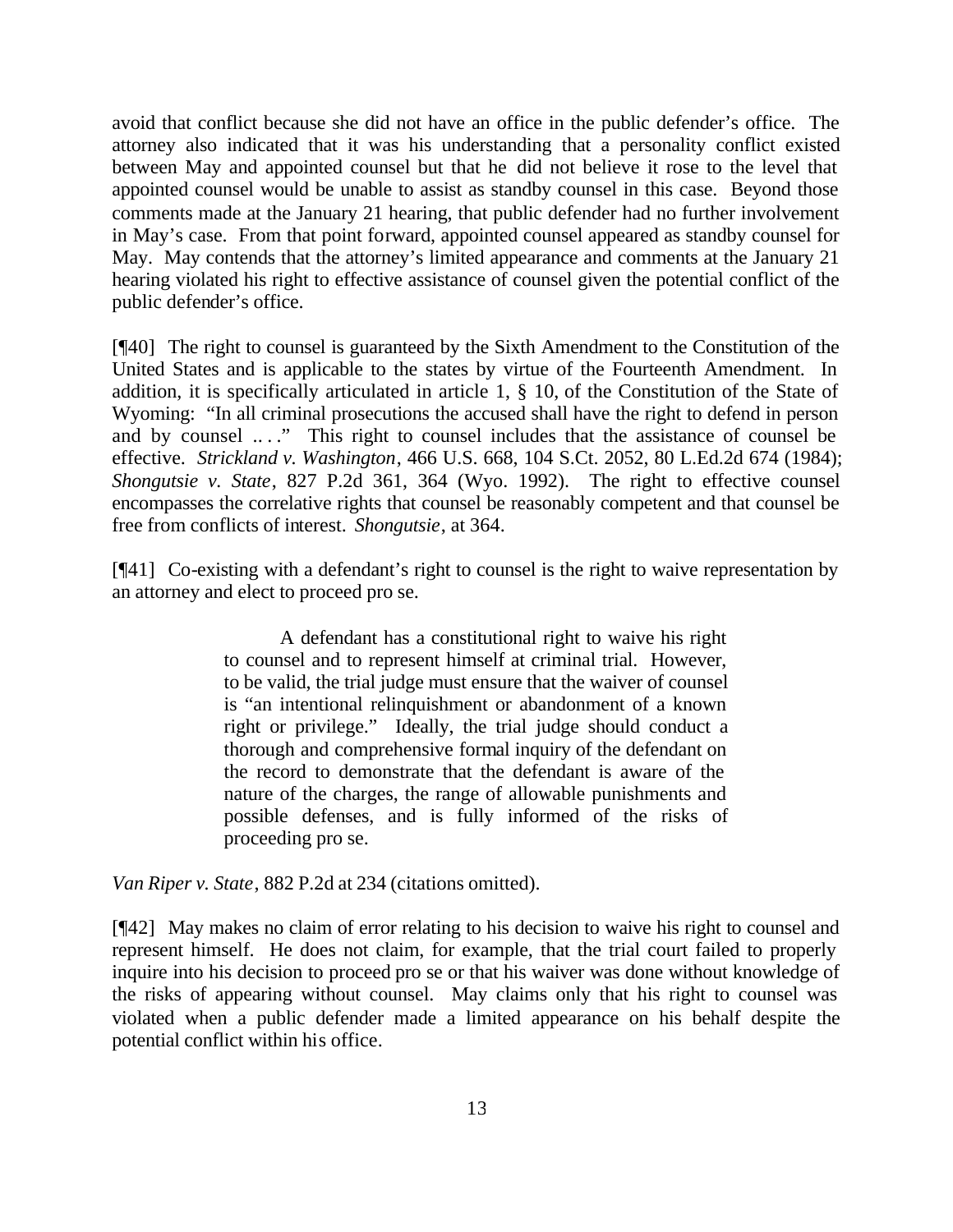[¶43] We find no violation of May's right to effective assistance of counsel. In reaching that result, we note that once May waived his right to counsel and elected to proceed pro se, his claim of ineffective assistance is of questionable validity in the absence of a clear showing of prejudice. Additionally, once May invoked his right to self-representation, the court appointed standby counsel to assist him. The fact that the court required standby counsel to be present to assist May should not give rise to an ineffective assistance claim in the absence of a clear showing of prejudice. May has made no showing of prejudice.

[¶44] Finally, May raised no objection at the trial level, during the January 21 hearing, or at anytime thereafter to the appearance by the attorney from the public defender's office. Absent such an objection, May must show that an actual conflict of interest adversely affected his lawyer's performance for prejudice to be presumed. *Sorensen v. State*, 6 P.3d 657, 663 (Wyo. 2000). May has made no showing of an actual conflict of interest nor has he shown any prejudice resulting from any such conflict. Under these circumstances, we find no denial of his Sixth Amendment right to counsel.

## *Access to Legal Materials*

[¶45] May's final contention is that the trial court abused its discretion in not requiring the Natrona County Detention Center to provide greater access to the law library and legal materials in order to prepare an adequate defense. Specifically, May contends that his access to the library was on a very limited basis, inmates who were not getting ready for trial were allowed more time in the library than he was, access to the library was granted at unreasonable times, and there were times when he was not allowed to use the library at all because it was being used for some other purpose. May asserts that the trial court abused its discretion by not ordering the detention center to allow him access to the library a set number of hours per week at reasonable times.

[¶46] When a defendant makes a decision to manage his own case, he relinquishes many of the traditional benefits associated with his right to counsel. *Jennings v. State*, 4 P.3d 915, 919 (Wyo. 2000). In this case, over the trial court's warnings concerning the risks of proceeding pro se and its repeated recommendation that he have legal representation, May affirmatively invoked his right to proceed pro se.

[¶47] Additionally, in the months leading up to the trial, two continuances were granted by the court, one at the State's request and one on a motion by May which he filed expressly in order to gain more time to prepare his defense. Both continuances were granted after May elected to proceed pro se, giving him extra time to prepare for trial. At the time May filed his motion on February 16, the trial was scheduled to begin on February 22. By virtue of the order granting the continuance, the trial was rescheduled for April 12, giving May seven additional weeks to prepare his case.

[¶48] At the February 18 hearing on May's motion for more access to the library, the trial court specifically invited May to re-petition the court and delineate specifics concerning his